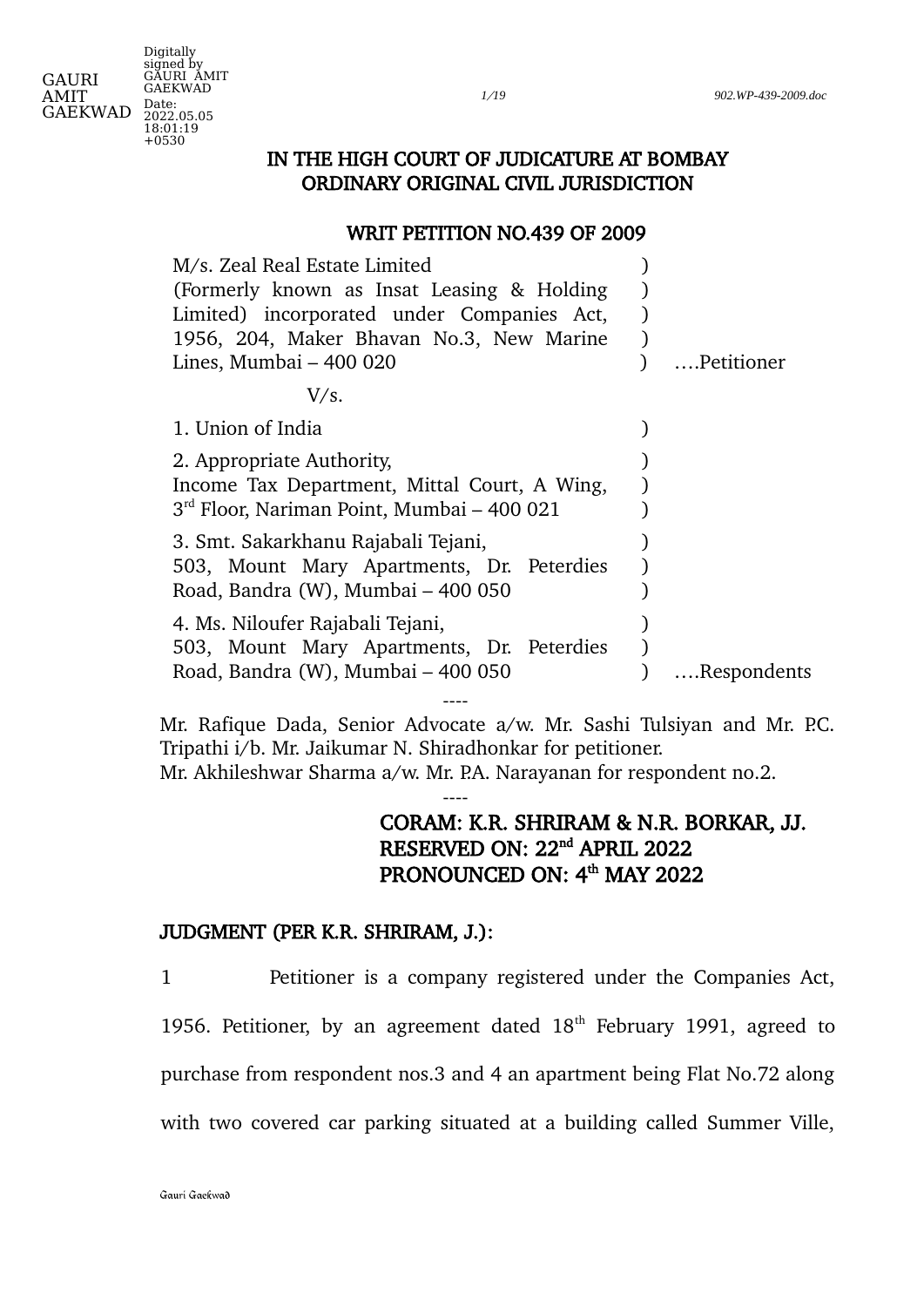Bhulabhai Desai Road, Mumbai – 400 026 admeasuring about 1758 sq. ft. along with 5 shares of Rs.50/- each bearing distinctive nos.66 to 70 under Certificate No.14 issued by New Summer Ville Premises Co-op. Housing Society Limited (the said property). The total consideration agreed was Rs.63,00,000/-, i.e., at the rate of about Rs.3,399/- per sq. ft.

2 Petitioner and respondent nos.3 and 4 filed a statement in Form 37-I alongwith copies of the agreement dated  $18<sup>th</sup>$  February 1991 (the said agreement) for transfer of the said property. In the said form, the consideration for the said property was shown as Rs.63,00,000/-.

3 By an order dated 29th April 1991 passed under Section 269UD(1) of the Income Tax Act, 1961 (the Act), the Appropriate Authority decided to acquire the said property. The said order dated  $29<sup>th</sup>$  April 1991  $(1<sup>st</sup> Order)$  was challenged by petitioner in this Court by filing a petition being Writ Petition No.1768 of 1991 (first petition). An interim order dated  $12<sup>th</sup>$  September 1991 was passed by which direction was given to handover the possession of the said property to respondent nos.1 to 4 therein with certain other directions. The Court also stated, inter alia, that upon petitioner succeeding in the petition, petitioner shall be entitled to the said property upon payment of consideration amount of Rs.60,19,911/- to respondent nos.1 to 4.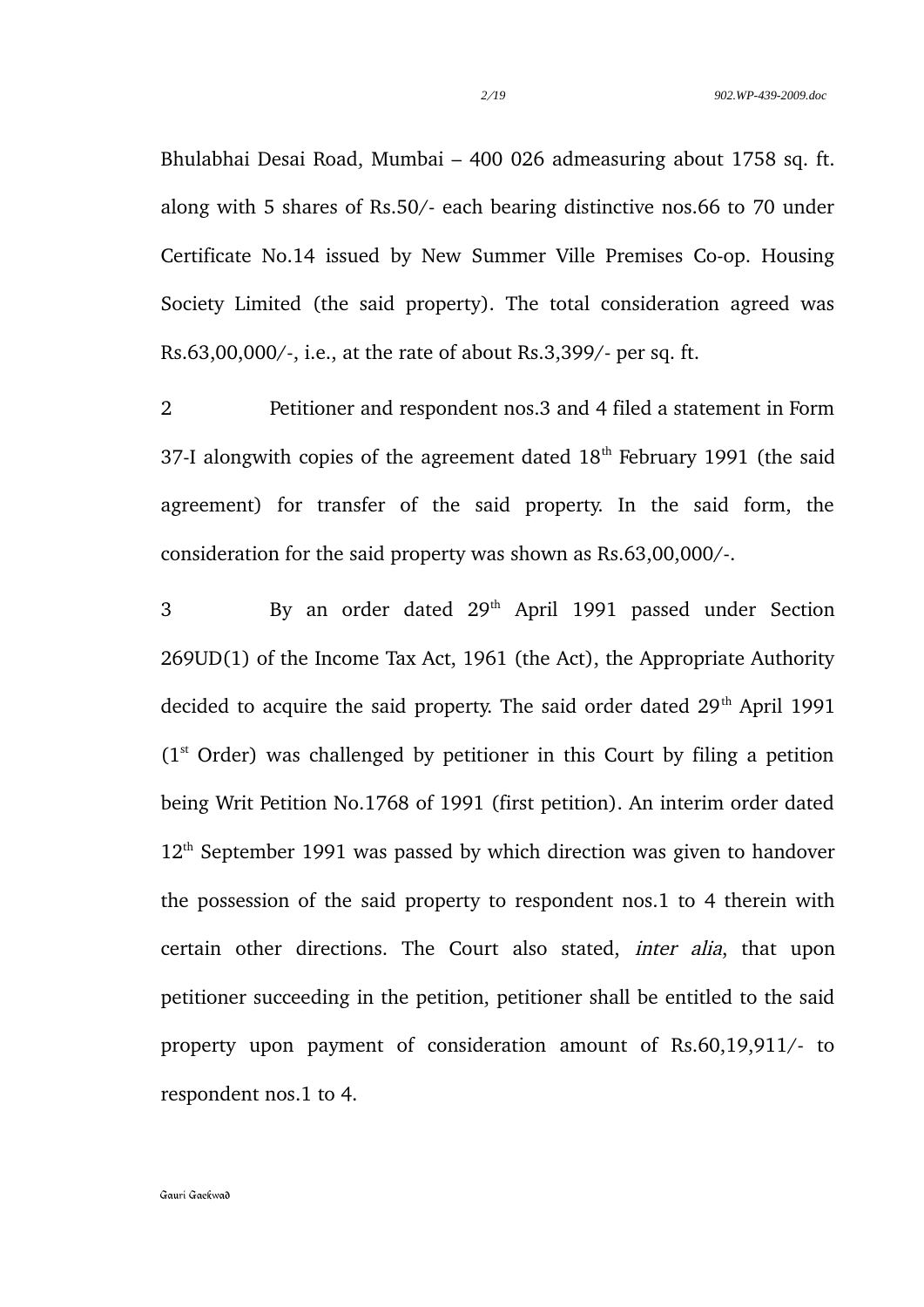4 The first petition came to be disposed by an order dated 16<sup>th</sup> December 1992, whereby the matter was remanded to the Appropriate Authority for denovo consideration in the light of directions contained in the judgment passed by the Apex Court in *C.B. Gautam V/s. Union of India<sup>[1](#page-2-0)</sup>.* 

5 As directed by the Court, the matter was heard afresh by respondent no.2, i.e., the Appropriate Authority, which passed an order dated 24<sup>th</sup> February 1993 (the second order) holding that the said property is fit for purchase by the Central Government. Therefore, in exercise of the powers vested in respondent no.2 under Section 269UD (1) of the Act, respondent no.2 ordered the purchase of the said property by the Central Government. Aggrieved by the said second order dated  $24<sup>th</sup>$  February 1993, petitioner filed a Writ Petition being Writ Petition No.614 of 1993 (second petition) in this Court. This petition was disposed by an order dated  $21<sup>st</sup>$  October 2008 with the Court observing that the impugned order having been passed without determining the fair market value of the property was contrary to the judgment of this Court in Vimal Agarwal V/s. Appropriate Authority and Ors.<sup>[2](#page-2-1)</sup>. This Court set aside the second order dated  $24<sup>th</sup>$  February 1993 also, with a direction to respondents to pass orders afresh within twelve weeks.

<span id="page-2-0"></span><sup>1</sup>. (1993) 199 ITR 530 (SC)

<span id="page-2-1"></span><sup>2</sup>. 2010 ITR 16 (Bom.)

Gauri Gaekwad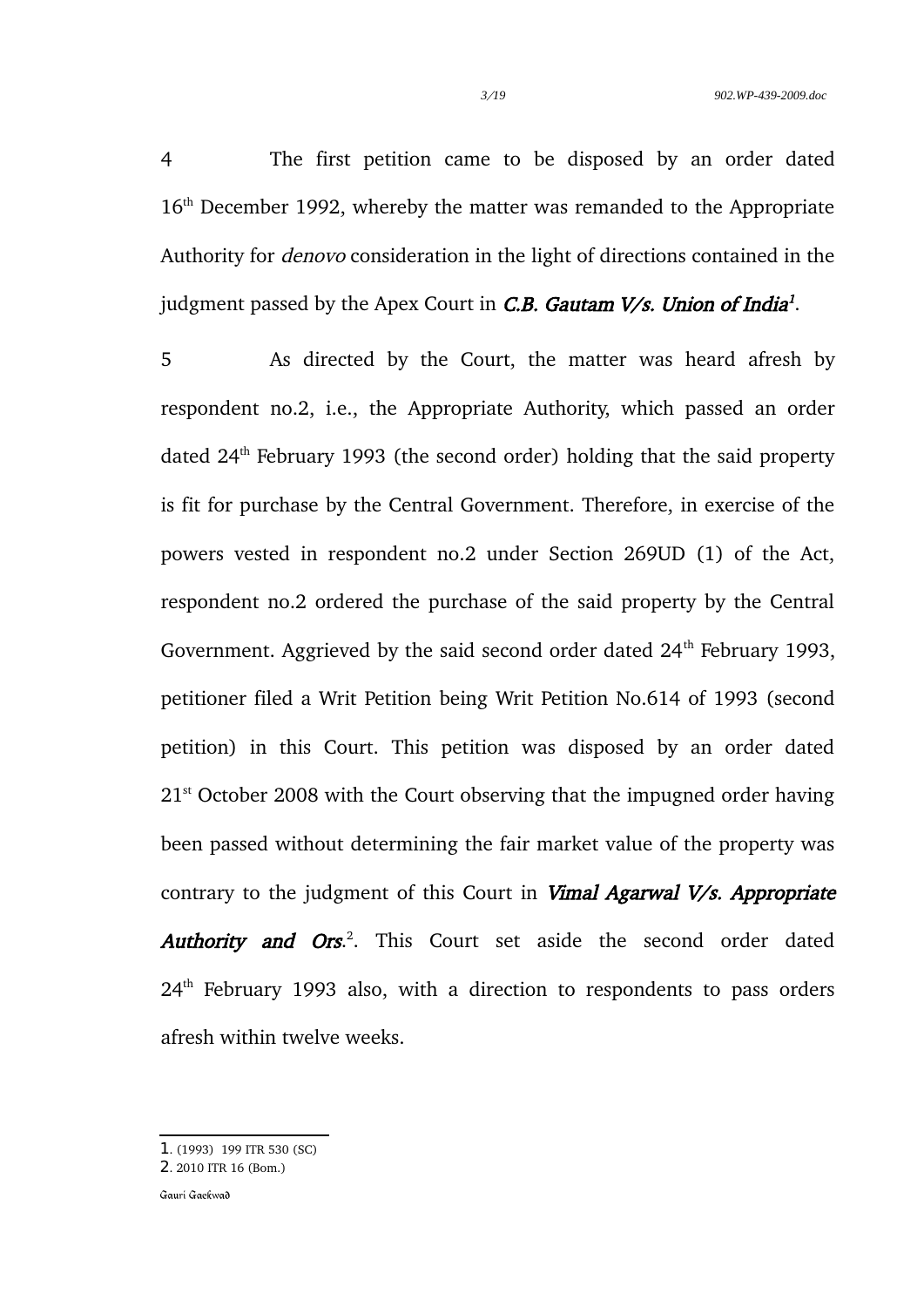6 Respondent no.2 issued a fresh notice dated 19<sup>th</sup> December 2008 alongwith copy of the notes of the Departmental Valuation Officer made in 1991 and fixed a hearing on  $6<sup>th</sup>$  January 2009. Personal hearing was granted on 6<sup>th</sup> January 2009 on which date petitioner also submitted written submissions. On  $7<sup>th</sup>$  January 2009 a further or additional or addendum show cause notice was issued to petitioner fixing hearing on  $9<sup>th</sup>$ January 2009 by which petitioner was called upon to show cause as to why the fair market value of the said property should not be taken as Rs.75,94,560/- and why an order should not be made in accordance with the provisions of Section 269UD (1) of the Act. Petitioner replied to the show cause notice by its Advocate's letter dated  $9<sup>th</sup>$  January 2009 and tendered the same during the personal hearing on  $9<sup>th</sup>$  January 2009. At the same time, respondent no.2 passed the impugned order dated  $9<sup>th</sup>$  January 2009 (the third order) for acquisition of the said property. This order is impugned in this petition. Therefore, this is the third round of litigation in this Court.

7 Mr. Dada submitted as under:

(a) respondent no.2 failed to comply with the Court's directions issued vide its order dated  $21<sup>st</sup>$  October 2008 in the second petition, being Writ Petition No.614 of 1993, by not indicating the fair market value in the Show Cause Notice dated 19<sup>th</sup> December 2008 and tried to correct the non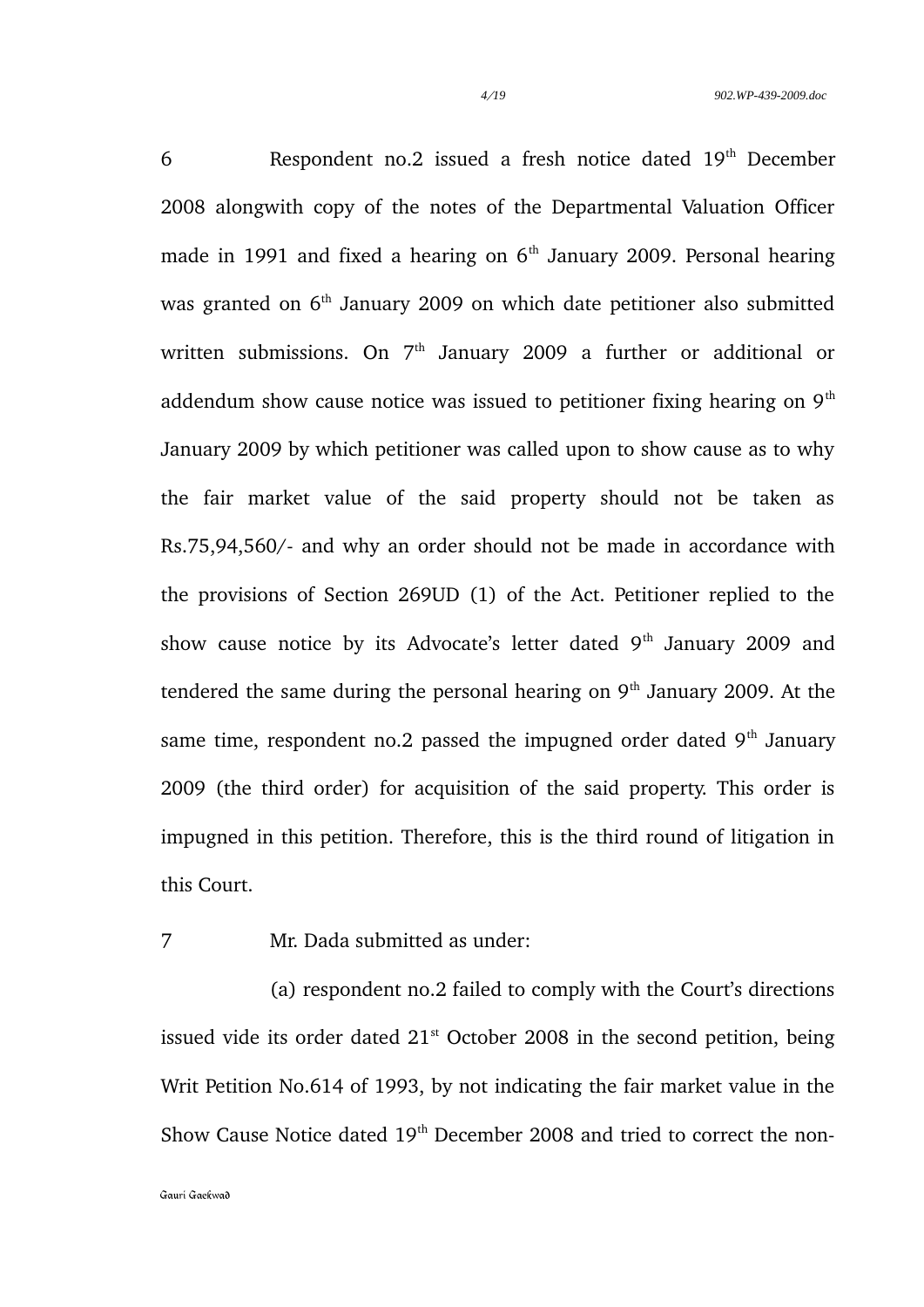compliance by issuing a supplementary notice dated  $7<sup>th</sup>$  January 2009;

(b) notice dated  $19<sup>th</sup>$  December 2008 issued by respondent no.2 does not indicate as to why the sale rate in the said agreement dated  $18<sup>th</sup>$ February 1991 is found to be lower;

(c) in the notice dated  $19<sup>th</sup>$  December 2008, non-comparable sale instances of two properties have been cited by respondent no.2 by ignoring the comparable which were correctly considered by the Valuation Officer;

(d) for arriving at a fair market value, it is necessary to consider the most comparable instances out of the genuine instances based on the proximity of time, situation, terms;

(e) in the impugned order, there is no reference to the three properties compared by the Valuation Officer in 1991;

(f) the decision to acquire the said property was taken in 1991. Therefore, the valuation as on that date and what prompted the Appropriate Authority to take decision to acquire in 1991 is what is required to be considered;

(g) in the notice dated  $7<sup>th</sup>$  January 2009, the annexure to non-comparable sale instances has been relied upon and the Appropriate Authority has resorted to addition and subtraction of various advantages and disadvantages and arrived at the conclusion that the undervaluation is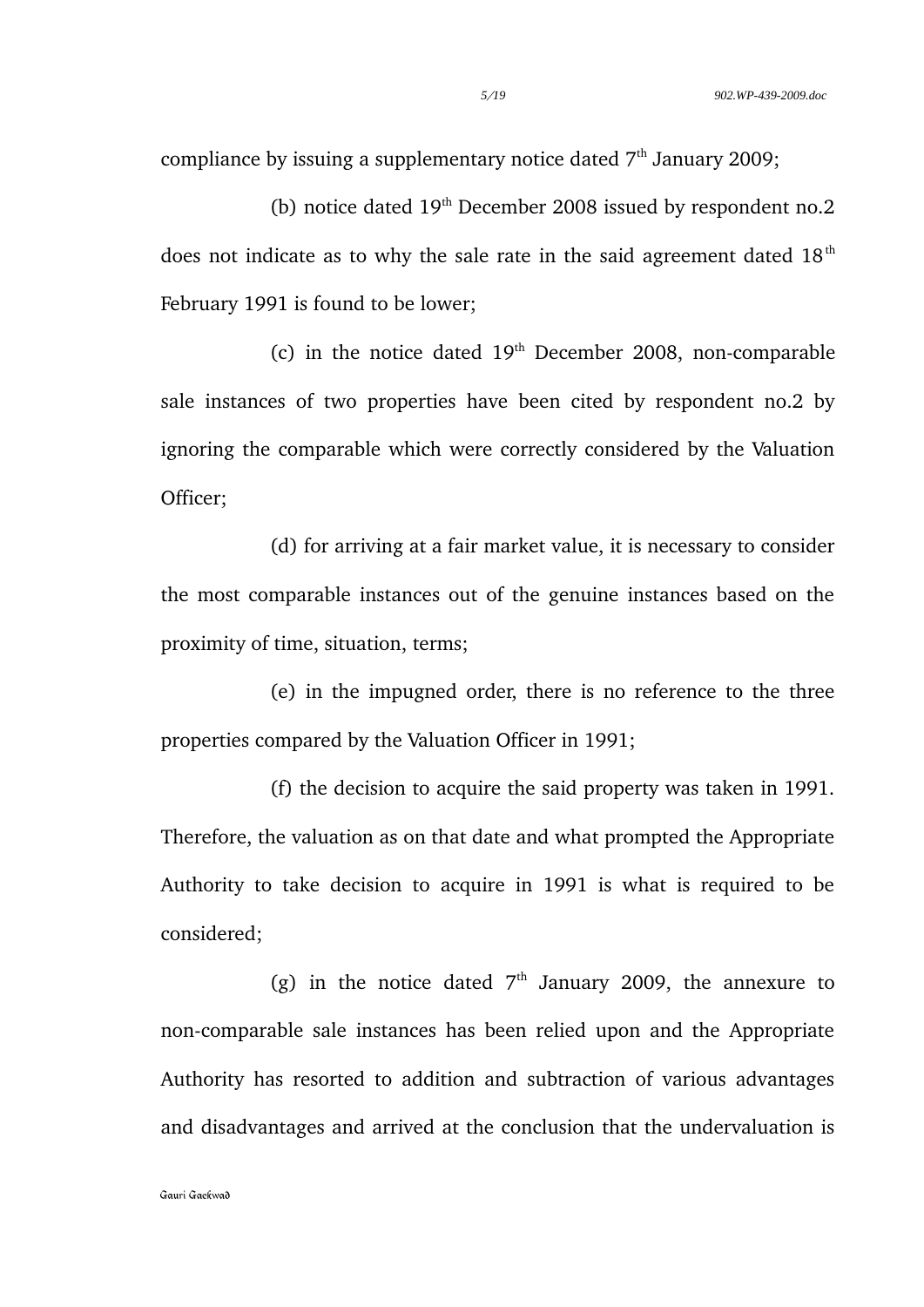more than 15%. Such addition and subtraction were never resorted to when the original notice was issued in 1991. This has been resorted only to arrive at a conclusion that the undervaluation is more than 15%. This is because even in the non-comparable second instance of Navroze Apartment, the price difference is only about 9%, which is less than 15% held to be minimum required in *C.B. Gautam* (Supra):

(h) when the valuation of sale instance property and property under consideration are not comparable, it is not open to the Appropriate Authority to resort to mathematical calculations and by adding and subtracting the advantages and disadvantages arrived at a conclusion that there is undervaluation;

(i) if this addition and subtraction of various advantages and disadvantages has been resorted to the two non-comparable sale instances, respondent no.2 has not added or subtracted advantages and disadvantages for the said property. This is deliberate to show that there is undervaluation of more than 15%;

(j) the Valuation Officer and the Deputy Commissioner of Income Tax in the office of Appropriate Authority have both opined that the declared value was reasonable and the declared rate is not grossly understated. The Appropriate Authority has not given any reason as to why they have not accepted the opinion of the Valuation Officer or the Deputy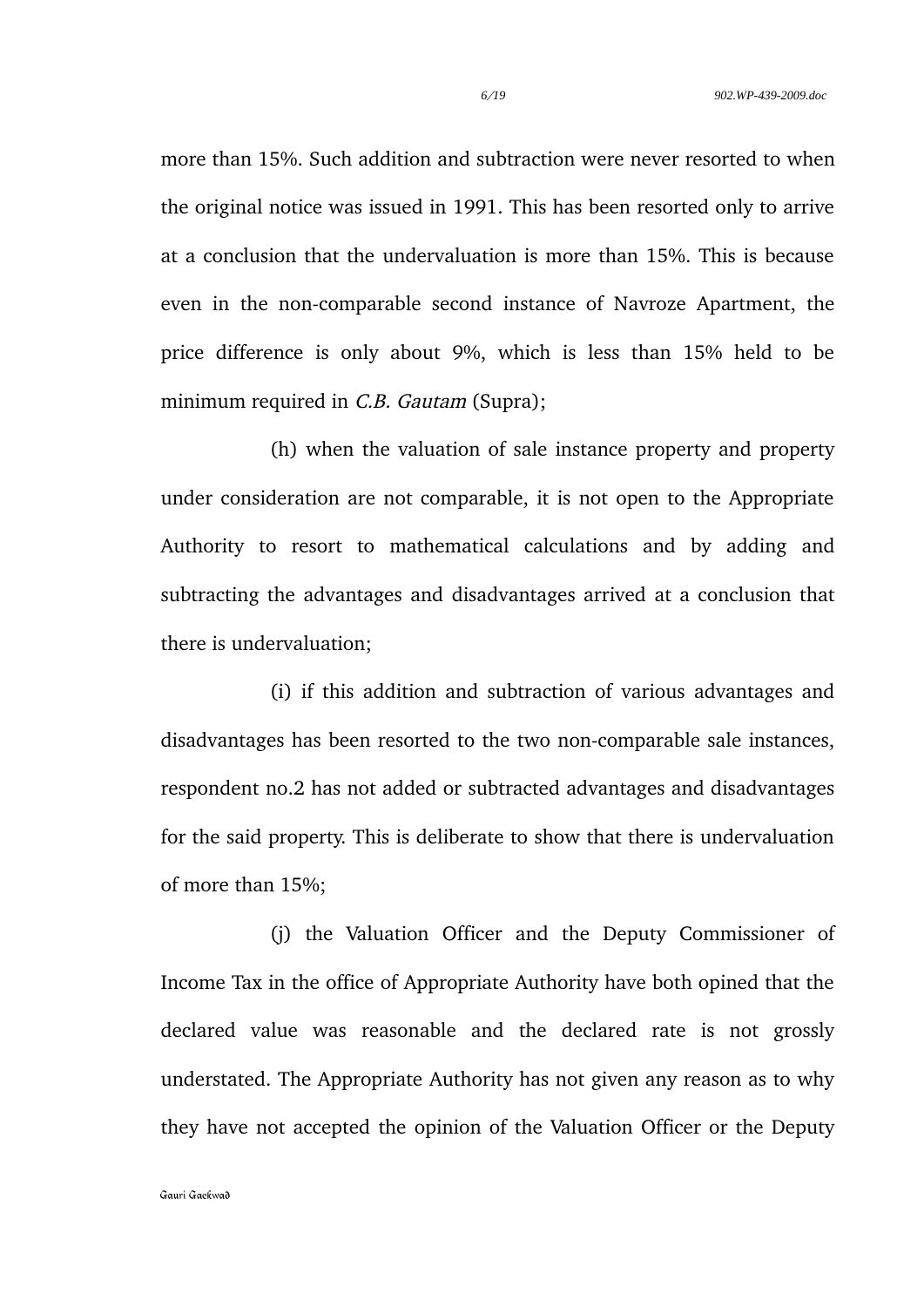Commissioner of Income Tax;

(k) in the impugned order, there is no finding, which is mandatory, that the alleged undervaluation was with a view to evade tax. As held by this Court in *Mrs. Amarjit Thapar V/s. S.K. Laul<sup>[3](#page-6-0)</sup>, failure to specify* that undervaluation was intended to evade tax and refusal to consider the comparable sale instances submitted by the affected party, the stand of respondents is vitiated;

(l) unless the difference in the apparent effective consideration and the market value is more than 15%, the Appropriate Authority cannot assume jurisdiction under Section 269UD of the Act. The same does not also mean that the mere fact that such difference is more than 15% will, automatically, lead to the conclusion that there has been undervaluation of property with the motive of evading tax;

(m) the right of pre-emptive purchase under Section 269UD of the Act is not a right of pre-emption simpliciter but is a right which can be exercised only in the cases where there is significant undervaluation in agreement of sale with a view to evade tax and the onus of establishing that undervaluation is with a view to evade tax is on the Revenue;

(n) even though in C.B. Gautam (Supra), it is stated that the pre-emptive purchase has to be resorted to only if the fair market value of the property concerned is found to be at least 15% more than the apparent

<span id="page-6-0"></span><sup>3</sup>. (2007) 298 ITR 336 (Bom.)

Gauri Gaekwad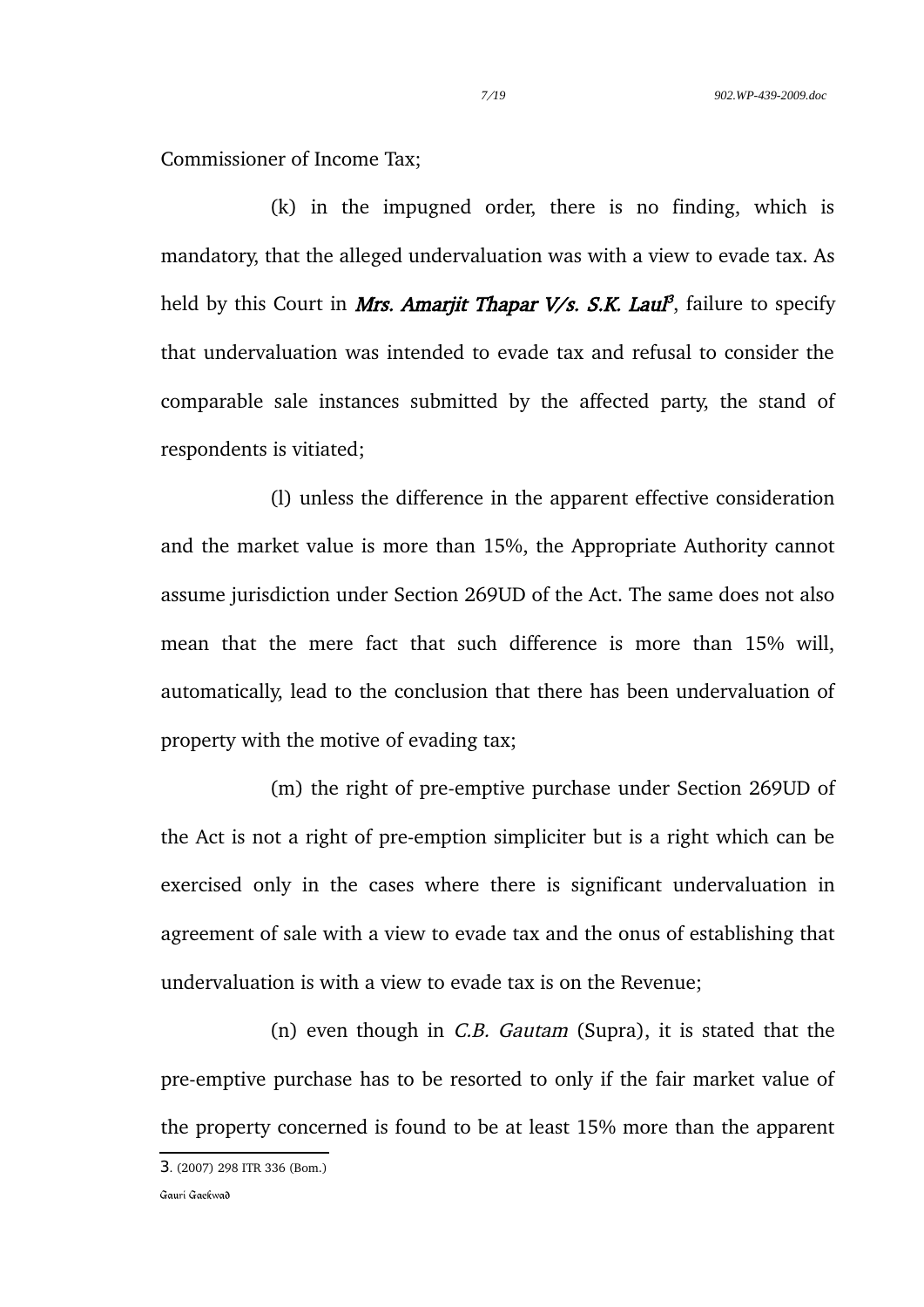consideration, that limit cannot be applied mechanically but a reasonable margin for probable error must be factored.

8 Mr. Sharma submitted as under:

(a) petitioner has no locus because petitioner is a transferee and not a transferor.

We would reject this submission because this Court has in *Kirloskar Power Equipments Ltd. V/s. R.R. Bajoria and Ors.<sup>[4](#page-7-0)</sup> held that the* transferee also had a right to have the hearing before a competent Authority and then to file a Writ Petition. This Court in Kirloskar Power Equipments Ltd. (Supra) has followed C.B. Gautam (Supra). This Court in  $S$ . Krishnan *V/s. U.V. Shahadadpuri & Ors.*<sup>[5](#page-7-1)</sup> has held that even if the transferor does not challenge the order of compulsory purchase, the transferee certainly can. The transferors are respondent nos.3 and 4 to the petition.

 (b) it is not possible for the Appropriate Authority to ascertain and determine the fair price without giving an opportunity to the parties and the Appropriate Authority cannot be expected to determine the fair price at the time of issuance of Show Cause Notice. Mr. Sharma relied on Shrichand Raheja and Anr. V/s. S.C. Prasad (Appropriate Authority) and Ors. [6](#page-7-2)

<span id="page-7-0"></span><sup>4</sup>. (2007) 291 ITR 150 (Bom)

<span id="page-7-1"></span><sup>5</sup>. 1999 (240) ITR 274

<span id="page-7-2"></span><sup>6</sup>. 1995 (213) ITR 33

Gauri Gaekwad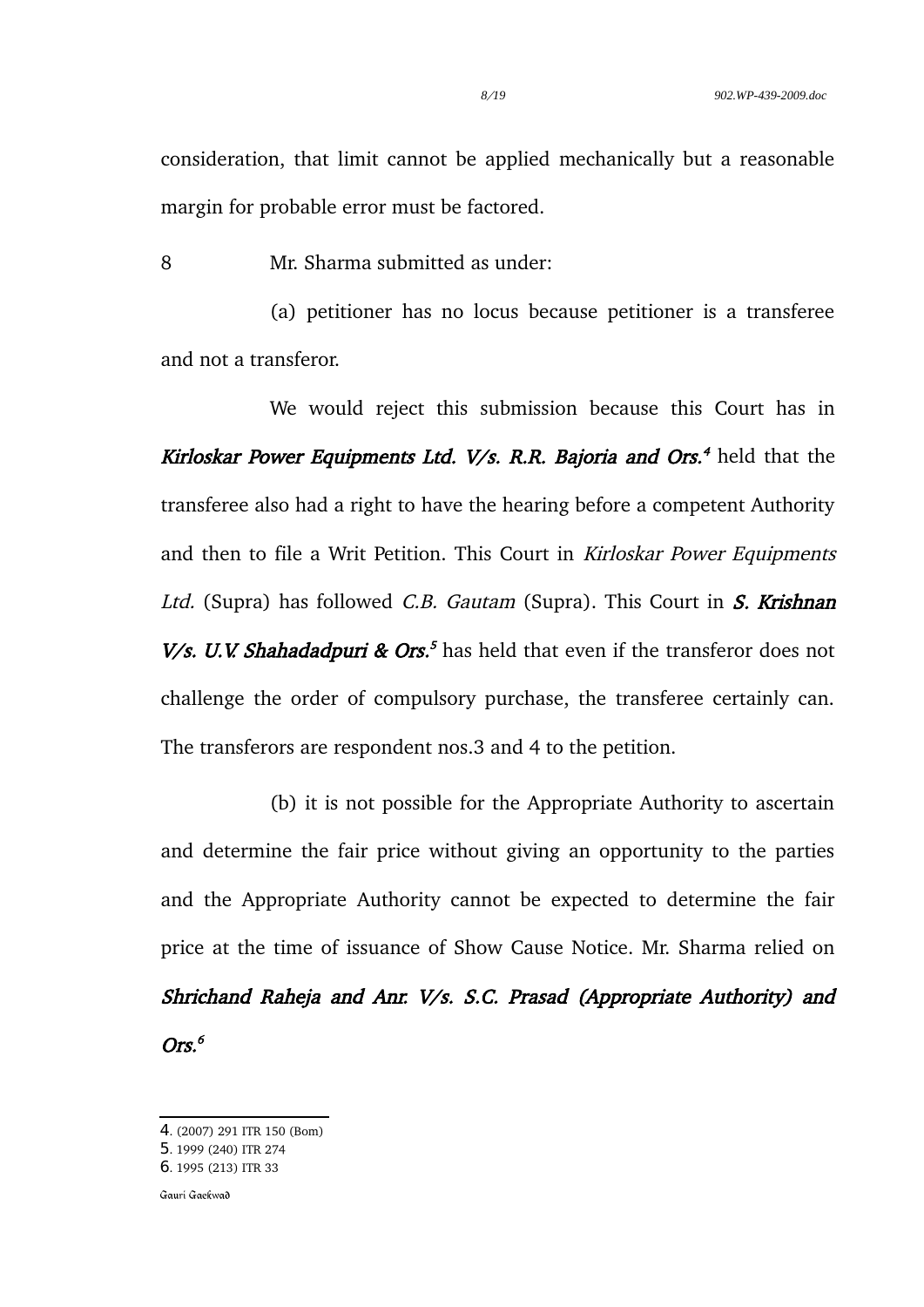Though the Court had made such an observation, these observations will not be applicable to the present case because this Court had set aside the second order stating that the Department has not determined the fair market value of the said property before passing the order and this Court had specifically directed the Appropriate Authority to determine the fair market value.

(c) the Appropriate Authority with the Executive Engineers exercising administrative functions does not function as statutory valuation authority like the district valuation officer under the Act or the Wealth Tax Act and, therefore, the administrative noting made by the said officer has no statutory consequences. Mr. Sharma also stated that this contention of petitioner that the noting made by the Valuation Officer has been raised for the first time and was not raised on the earlier occasions.

9 First of all, it would not help Mr. Sharma because the Court has to consider all documents. Secondly, this document was disclosed and relied upon by department for the first time by enclosing with the notice issued during the last personal hearing. In fact, this Court had, by its order dated 8<sup>th</sup> April 2022, called upon respondents to produce its file and also produce the reasons which have been separately recorded as noted in its order dated 29<sup>th</sup> April 1991 which was never provided earlier. Those reasons were provided to this Court based on our directions. We will deal with those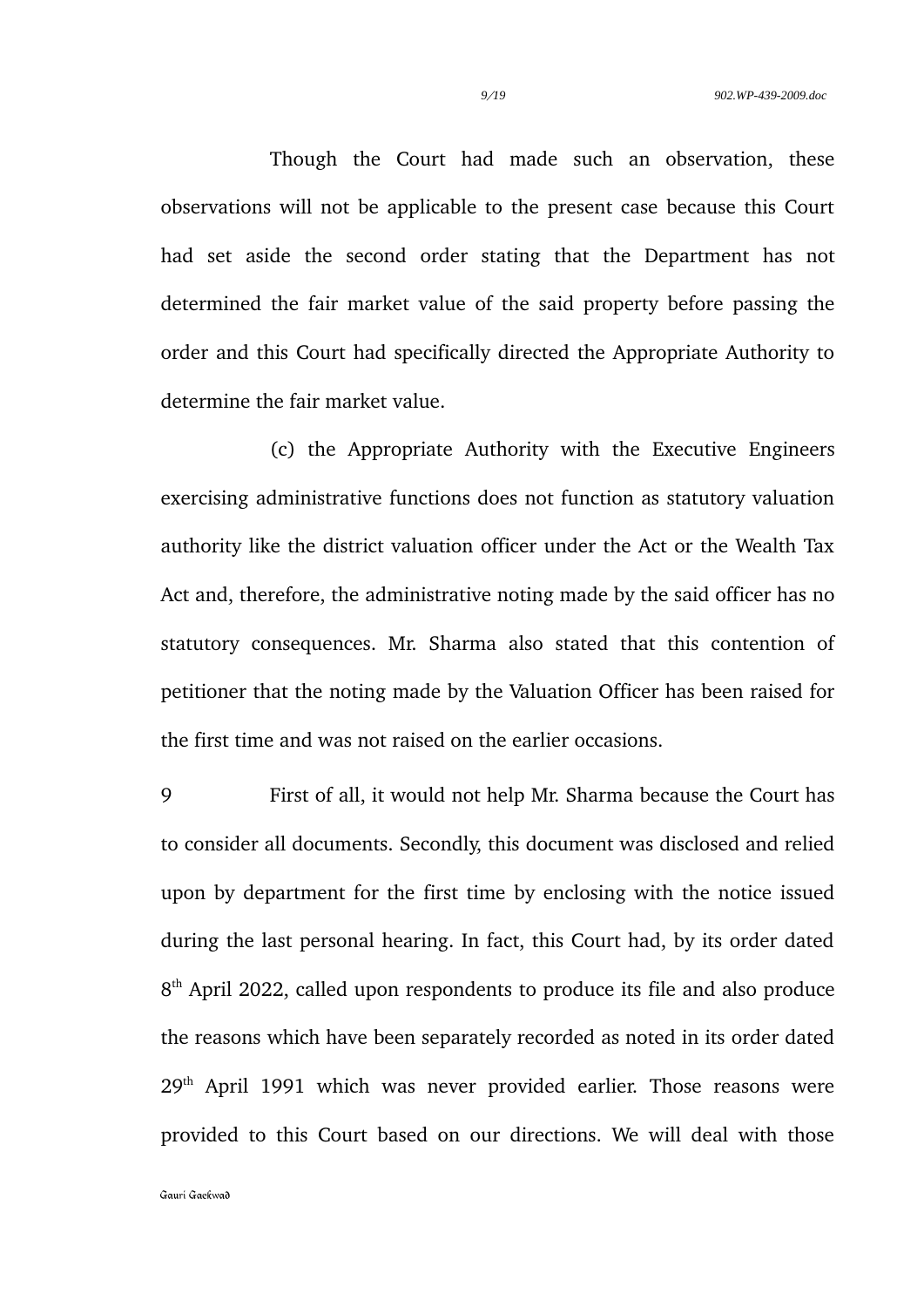reasons separately. We have also to note that during the hearing, Mr. Sharma stated that the noting was made by the Executive Engineer who is from the Central Public Work Department on deputation to the Income Tax Department. He assists and values the property of the Appropriate Authority. Therefore, to say that he has no authority is not logical and if he had no authority, we fail to understand why he was asked to inspect the property and permitted to make notes for the official records. In the noting, it is written "VO's recommendation" and VO is, we were informed, Valuation Officer. He has recommended on  $22<sup>nd</sup>$  April 1991 that the declared value is reasonable. The file thereafter was put up by him to his superior officer, who Mr. Sharma states was the Deputy Commissioner of Income Tax (A.A.). He has also recorded a note on 24<sup>th</sup> April 1991 that the declared rate is not grossly understated and it may be only marginally low. The said file has been put up to the Appropriate Authority thereafter but there are no notings by the Appropriate Authority that the valuation made by the Executive Engineer or his superior (Deputy Commissioner of Income Tax) was defective or perverse or not valid for any reason.

10 Having said this, in our opinion, as the decision to acquire the property was taken in 1991, this Court has to refer to the documents relevant to that period. Petitioner had received the first order on 29<sup>th</sup> April 1991. On  $18<sup>th</sup>$  April 1991, the property was inspected by the Valuation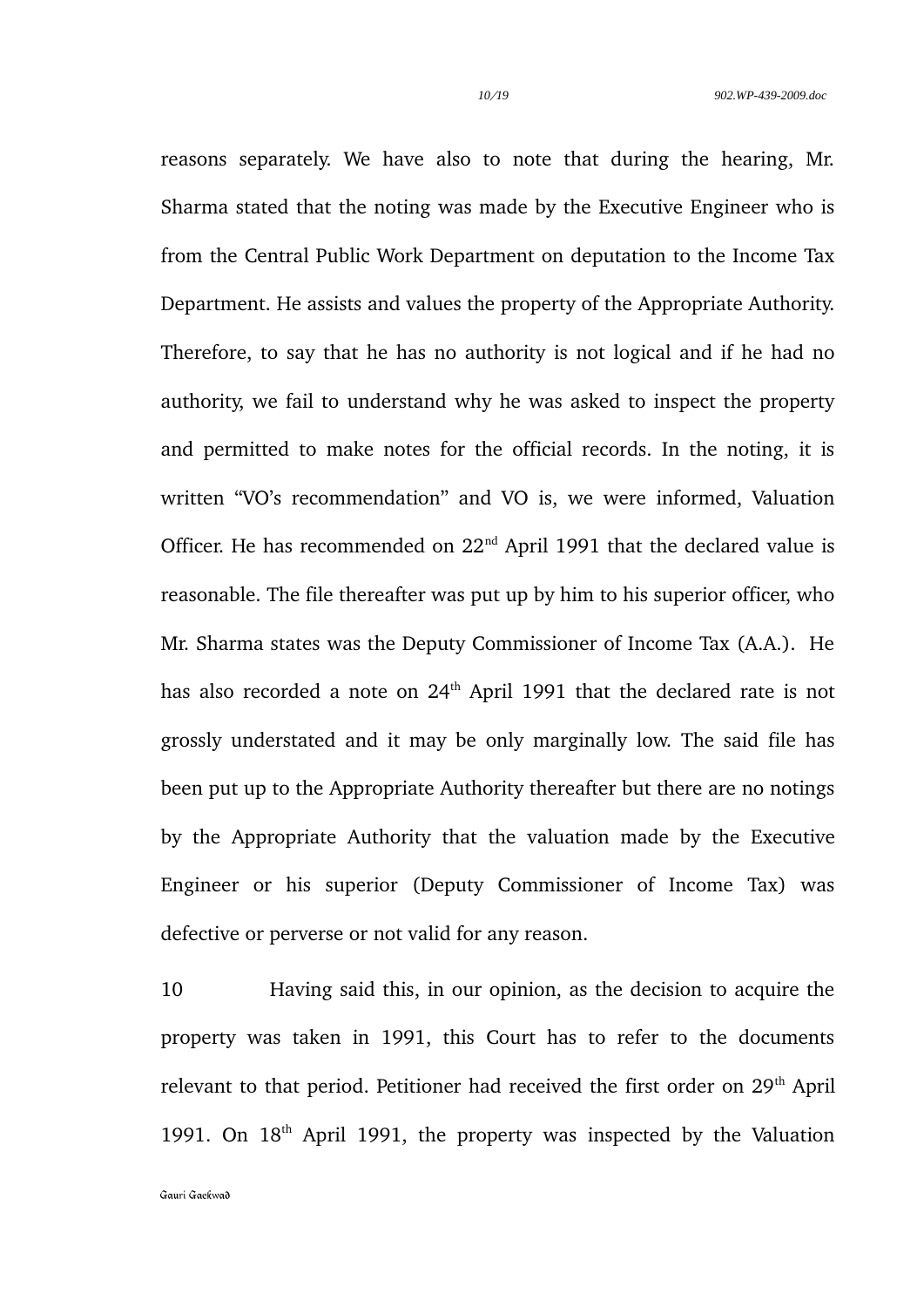Officer who has given his report by comparing it with three sale instances.

The same, for ease of reference, is reproduced hereinbelow:

#### SALE INSTANCES OF FLATS/BUILDINGS

Case no.6957 Flat no. 71, 7<sup>th</sup> floor Summer Ville Bhulabai Desai Road, Bombay

| Sr.<br>No.     | Case<br>No. | Date of<br>Agreement                                                                     | Details of<br>property &<br>year of<br>construction                              | <b>Transferee</b>                                                           | Transferor Consideration                                           | B.U.A.<br>in sq.<br>ft. | Rate per<br>sq. ft. | <b>Remarks</b>                                                                            |
|----------------|-------------|------------------------------------------------------------------------------------------|----------------------------------------------------------------------------------|-----------------------------------------------------------------------------|--------------------------------------------------------------------|-------------------------|---------------------|-------------------------------------------------------------------------------------------|
| $\mathbf{1}$   |             | Sold in<br>public<br>auction on<br>23/11/90<br>(Purchase<br>d by A.A.<br>in Sept.<br>90) | Flat No.12,<br>Gulistan, 34,<br>Bhulabhai<br>Desai Road,<br>Bombay - 26          | Govt. of<br>India                                                           | Rs.49,50,000/<br>D.O.<br>Rs.49,27,555/                             | 1349<br>sq. ft.         | Rs.3653/-           | Y.O.C. 1962<br>$1st$ Floor,<br>$G+9$ Sea<br>View                                          |
| $\mathfrak{D}$ | 6137        | 26/7/90<br>(Purchase<br>$d$ by A.A.)                                                     | Flat No.51<br>Shivtirth<br>No.1,<br>Bhulabhai<br>Desai Road,<br>Bombay - 26      | Mrs. Leela<br>Nanda<br>Shri<br>Paresh<br>Natwarlal<br>Parikh F2             | Rs.51,51,000/<br>D.O.<br>Rs.50,62,398/                             | 1672<br>sq. ft.         | Rs.3027/-           | $Y.O.C.$ 1 to<br>$7th$ in 1959<br>8 <sup>th</sup> Floor,<br>$G+8$<br>Panoroma<br>Sea View |
| 3              | 5901        | 21/5/90                                                                                  | Flat No.3, A<br>Wing, Heera<br>Panna,<br>Bhulabhai<br>Desai Road,<br>Bombay - 26 | Mrs.<br>Halimunn<br>a Shaikh<br>-------------<br>Mr.<br>Taheer<br>Shaikh F1 | Rs.37,00,000/<br>$\overline{\phantom{a}}$<br>D.O.<br>Rs.36,36,397/ | 1336<br>sq. ft.         | Rs.2721/-           | $Y.O.C. -$<br>1975<br>$1st$ Floor,<br>$G + 20$<br>No Sea View                             |

11 In the order dated 29<sup>th</sup> April 1991, respondent no.2 has noted "in view of the reasons which have been separately recorded in writing, it is decided that the said property is fit for purchase by Central Government". Since those reasons had not been provided ever, as stated earlier, we called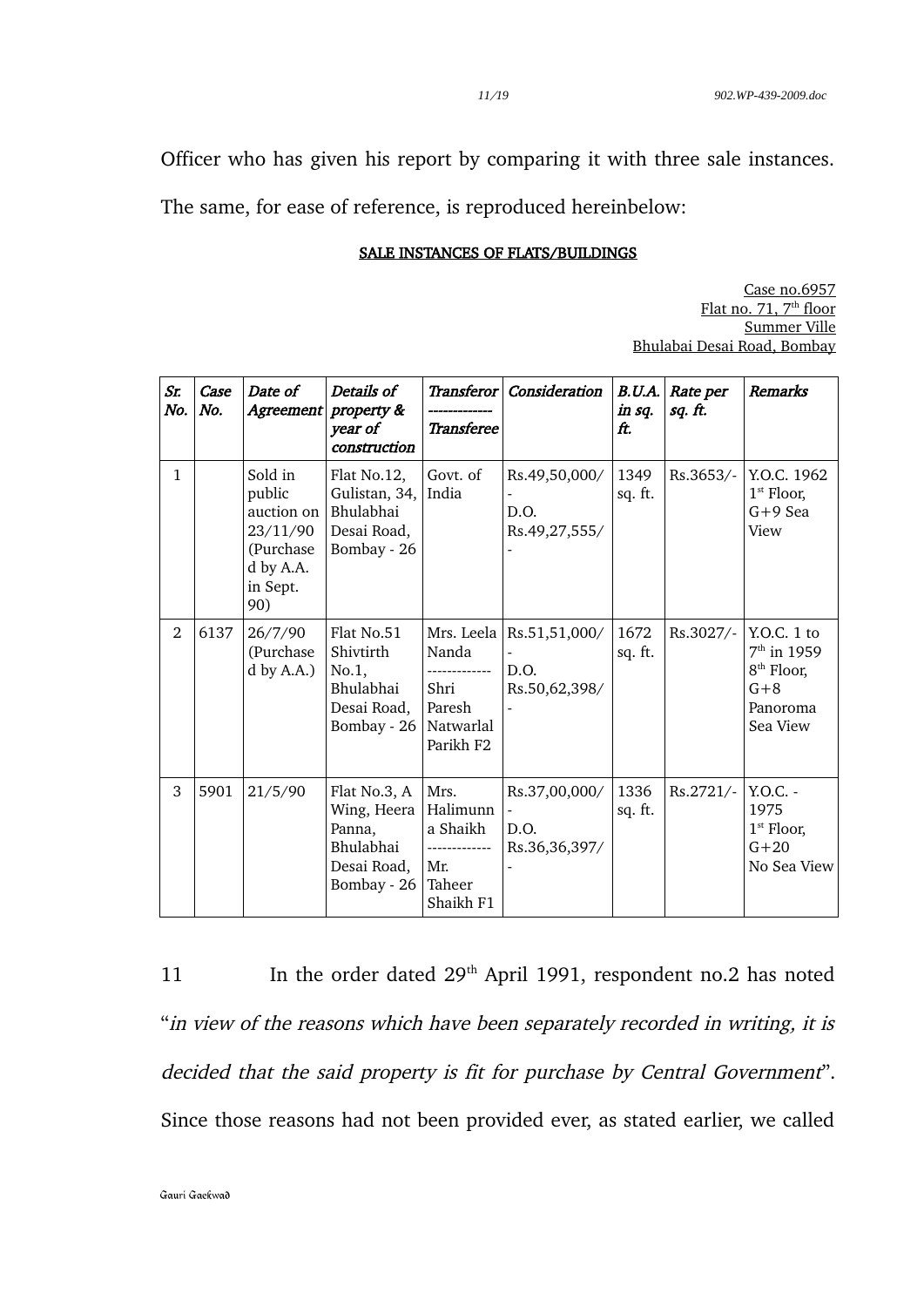upon respondents to produce the reasons so recorded (said reasons). In the said reasons, respondent no.2 has recorded that it has carefully considered the report of Valuation Officer dated  $22<sup>nd</sup>$  April 1991 and note dated  $24<sup>th</sup>$ April 1991 of Deputy Commissioner of Income Tax (A.A.). As noted earlier, both these persons have recorded that the declared value was not understated. The said reasons, however, does not mention why the opinion of these two persons have not been accepted. In the said reasons, the Appropriate Authority relies upon two other transactions of sale which from the documents filed are not close to the said property are not comparable. Petitioner has filed in the petition google search location printouts. In fact, the three comparable given by the Valuation Officer are closer and comparable to the said property. We should mention here that in the said reasons recorded, there are no addition and subtraction of various advantages and disadvantages to the two properties which respondent no.2 has used as comparable. The second property, i.e., Navroze Apartment, the rate is shown as Rs.3,741/- per sq. ft. whereas, the rate for the said property was Rs.3,399/- per sq. ft. In our view, since the difference was only about 9%, respondent no.2 for reasons which are obvious, has in its supplementary show cause notice dated  $7<sup>th</sup>$  January 2009 read with statement of valuation annexed thereto, resorted to mathematical calculations and by adding and subtracting advantages and disadvantages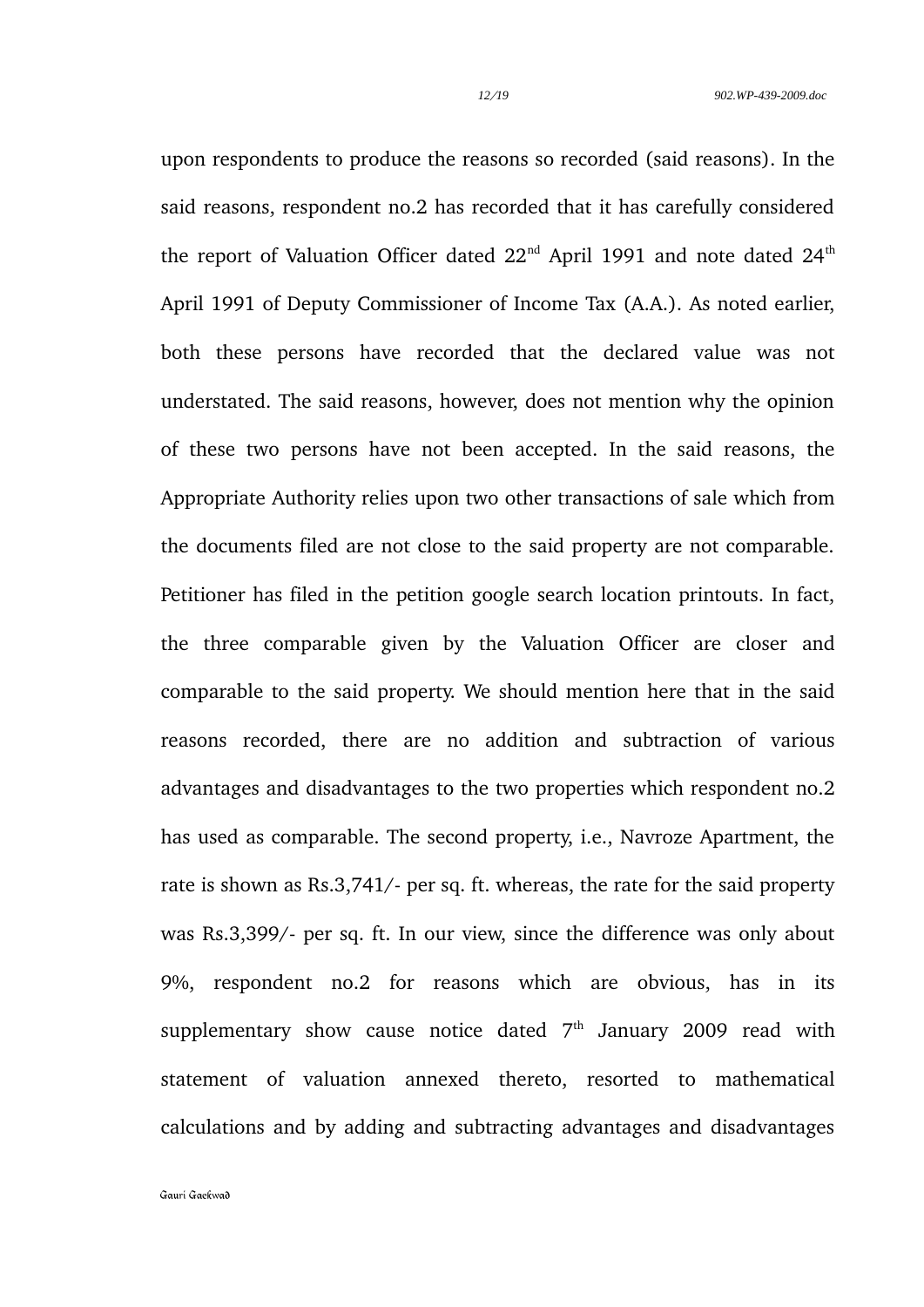arrived at a conclusion that there is undervaluation in excess of 15%. This is most improper on the part of respondent no.2. Respondent no.2 has, conveniently, also not resorted to addition or subtraction of various advantages and disadvantages with regard to the said property and only if it had done, perhaps the undervaluation would have been 9% or lesser.

12 Respondent no.2 has not even explained anywhere why they chose the two properties of "Sea Face Park" and "Navroze Apartment" as comparable and from where they got details of those two properties. Respondent no.2 ought to have disclosed everything in transparent manner to enable petitioner to effectively respond. As held by this Court in **Jugal** Kishore Jajodia V/s. S.C. Prasad, Chief Engineer and Ors.<sup>[7](#page-12-0)</sup>, it is settled law that issuance of a show cause notice is not an empty formality. Its purpose is to give a reasonable opportunity to the affected persons to contend that the apparent consideration as per the agreement to sell is the market price or that there is no undervaluation because of peculiar facts. It will be apposite to quote paragraph 8 of the said judgment, which reads as under:

> 8. It is settled law that issuance of a show-cause notice is not an empty formality. Its purpose is to give a reasonable opportunity to the affected persons to contend that the apparent consideration as per the agreement to sell is the market price or that there is no undervaluation because of peculiar facts. The appropriate authority should give to the person likely to be affected by the order proposed to be made a notice of the action intended to be taken, inform him about the materials on the basis of which the appropriate authority proposes to take action for pre-emptive purchase

<span id="page-12-0"></span><sup>7</sup>. Writ Petition No.1018 of 1993 dated 23.09.2021

Gauri Gaekwad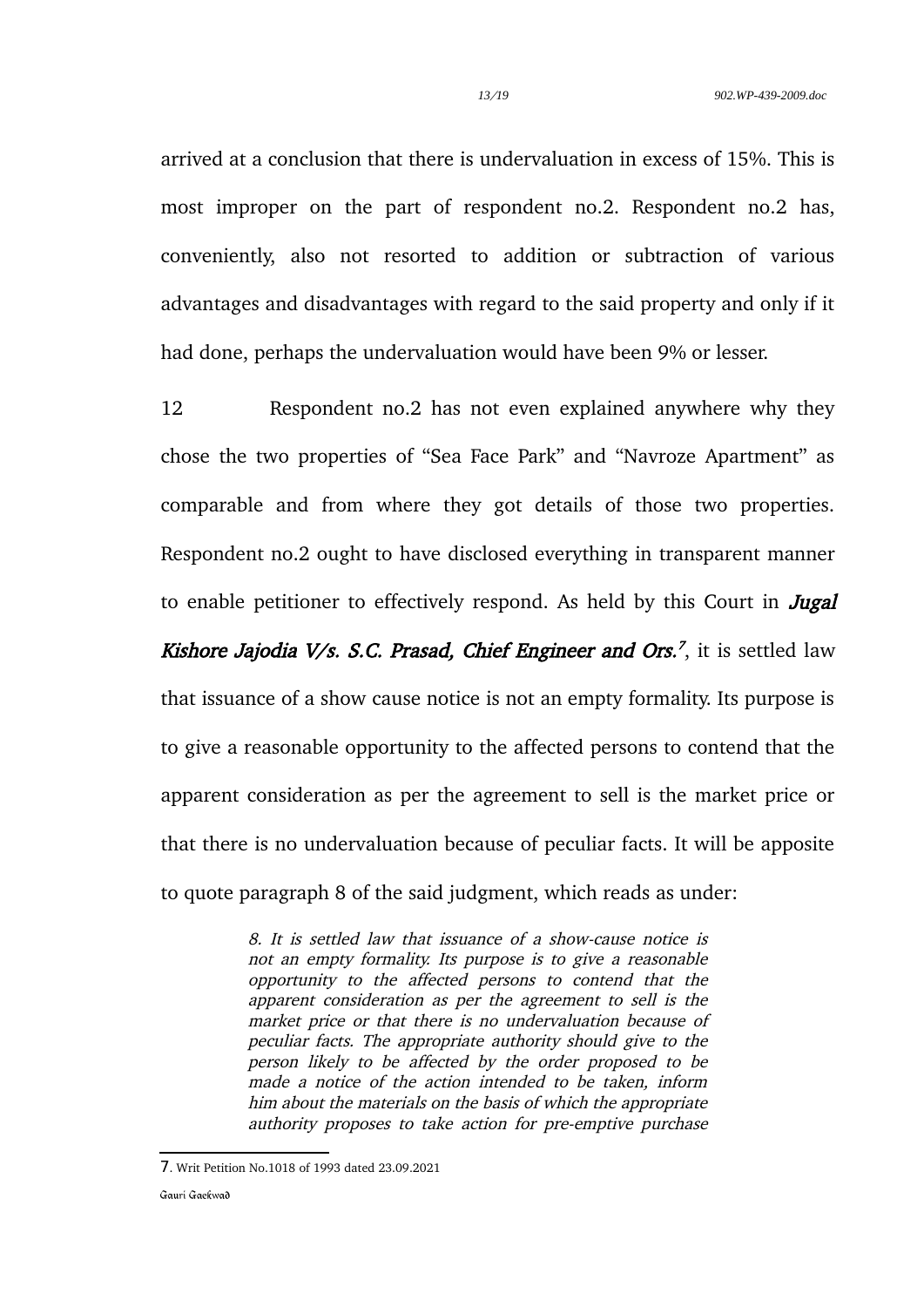and give a fair and reasonable opportunity to such person to represent his case and to correct or controvert the material sought to be relied upon against him. Hence, in the showcause notice under Section 269UD of the Act, provisional conclusions are required to be briefly specified. These provisional conclusions are required to be briefly specified so that the affected persons could correct or controvert the same effectively. If a vague show- cause notice is given without specifying anything as has been done in this case or without specifying the grounds for holding that the property is required to be purchased under Section 269UD of the Act, then it can be held that reasonable opportunity of showing cause has not been given. The transferor and transferee would be totally unaware of the grounds which had prompted the appropriate authority to arrive at prime facie conclusion that the power under Section 269UD(1) of the Act was required to be exercised and the property should be compulsorily purchased. xxxxxxxxxxxxxxxxxxxxxxx

13 We have to also note that as held by the Apex Court in *C.B.* Gautam (Supra), even the limit of 15% prescribed cannot be mechanically applied and the reasonable margin for probable error has to be considered. This Court in *Mrs. Amarjit Thapar* (Supra) has held that the order of the Appropriate Authority was invalid and void ab initio as there is no positive finding that there was an attempt to evade tax. It will be useful to reproduce the following portions from Mrs. Amarjit Thapar (Supra), which read as under:

> 33. Where the Appropriate Authority has failed to clearly determine the fair market value and to specify that undervaluation was intended to evade tax and refused to consider the comparable sale instances submitted by the affected party, its action stands vitiated on the face of it see Himmatlal Vadalia v. Union of India.

> 34. The order of the Appropriate Authority is invalid and void ab initio as there is no positive finding that there was an attempt to evade tax. The apex Court in the case of C.B. Gautam v. Union of India (supra) held that the very historical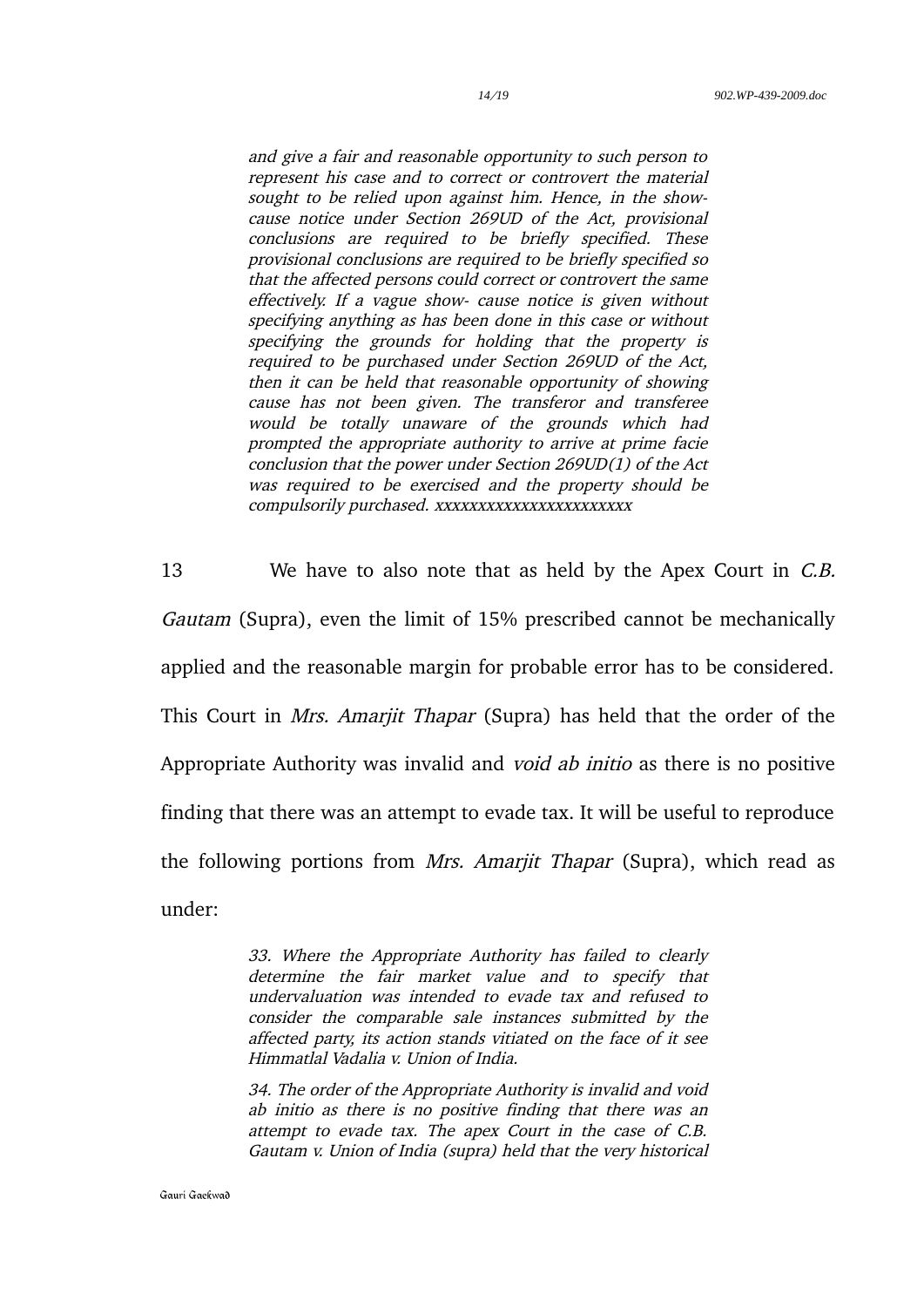setting in which the provisions of this chapter were enacted indicates that it was intended to be resorted to only in cases where there is an attempt to evade tax by significant undervaluation of immovable property agreed to be sold. In the case of Nirmal Laxminarayan Grover (supra), this Court held that recourse to compulsory purchase of the immovable property; under Chapter XX-C of the Act should be taken only in clear cases of gross undervaluation from which the interference must clearly flow that it is done for evasion of taxes.

35. In view of the judgment of the Supreme Court in C.B. Gautam (supra), unless the difference in the apparent effective consideration and the market value is more than 15 per cent, the Appropriate Authority cannot assume jurisdiction under Section 269UD of the Act. The same does not mean that the mere fact that such difference is more than 15 per cent will, automatically, lead to the conclusion that there has been undervaluation of property with the motive of evading tax. In Vimal Agaiwal case (supra), this Court has reiterated that right of pre-emptive purchase under Section 269UD is not a right of pre-emption simpliciter but is a right which can be exercised only in the cases where there is significant undervaluation in agreement of sale with a view to evade tax. The onus of establishing that undervaluation is with a view to evade tax is on the Revenue. No such finding is to be found in the impugned order.

36. In the circumstances, the impugned order passed by the Appropriate Authority is liable to be quashed and set aside holding it to be in breach of principles of natural justice and bad in law. The view taken by the Appropriate Authority is palpably erroneous and cannot stand to the scrutiny of law even on merits.

14 In the case at hand, there is no finding that the undervaluation was intended to evade tax, let alone discharge the onus of establishing that undervaluation was with a view to evade tax. In the impugned order, it is only stated that the transaction under consideration was proposed to take place at a rate lower than the fair market value by more than 15% considering the fair market value determined by the Appropriate Authority.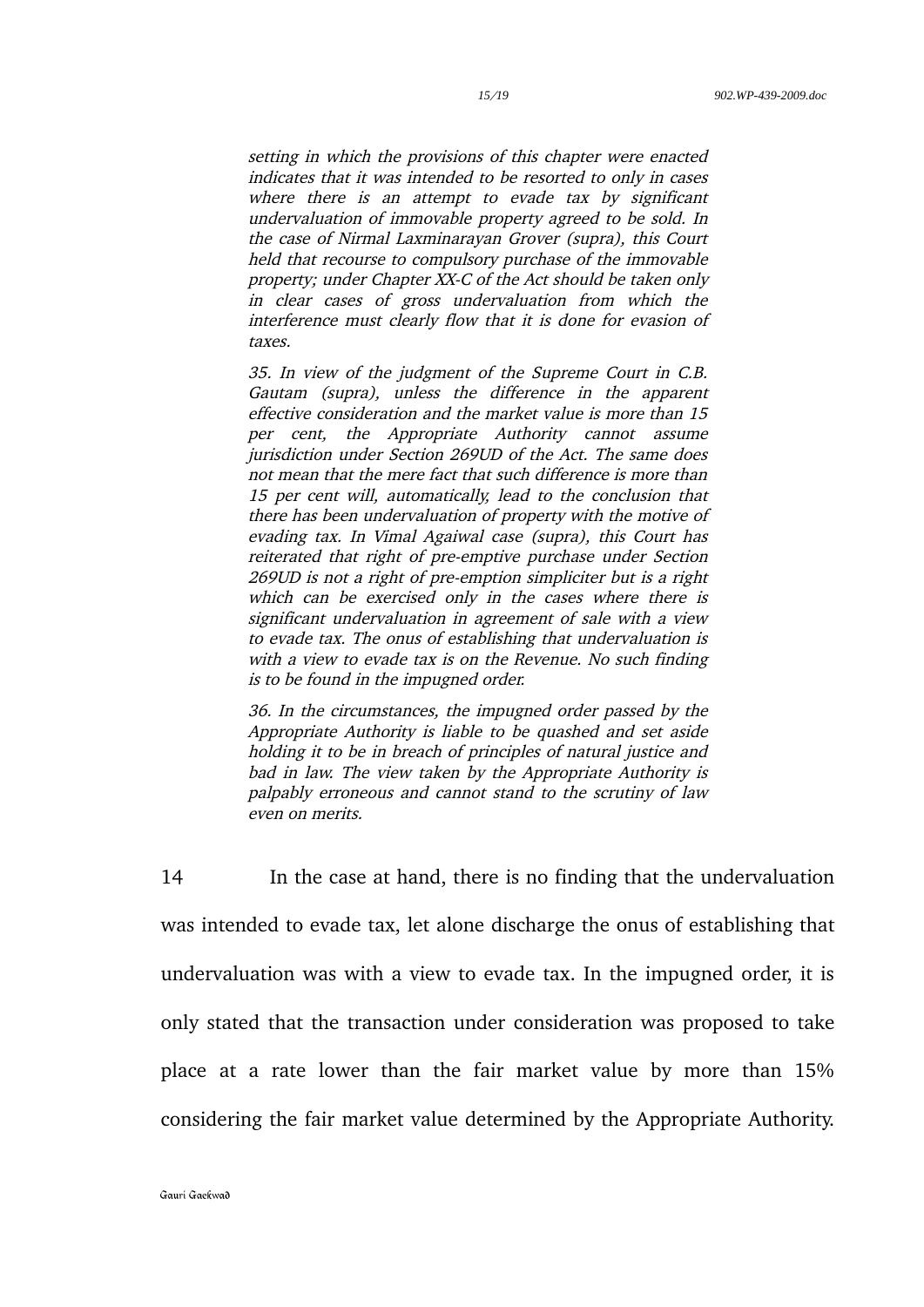On this ground alone, the impugned order is liable to be quashed and set aside. In our view, the view taken by the Appropriate Authority is palpably erroneous and cannot stand to the scrutiny of law even on merits.

15 Therefore, to recap, the Valuation Officer has noted on 22nd April 1991 and the Deputy Commissioner of Income Tax (A.A.) has noted on 24th April 1991 that the said property was not undervalued. The Appropriate Authority (respondent no.2) has not stated in its reasons recorded in 1991 why they did not accept these two reports. The Appropriate Authority (respondent no.2) has not stated anywhere why it was not accepting the three comparables mentioned by VO. The Appropriate Authority (respondent no.2) has not given the basis for comparing "Sea Face Park" and "Navroze Apartment" with the said property, when those two properties were farther away than the three properties used by VO to compare. In any case, the valuation of Navroze Apartment used in the first order dated  $29<sup>th</sup>$  April 1991 by the Appropriate Authority (respondent no.2) was only about 9% more compared to the said property. The mathematical calculations by adding and subtracting advantages and disadvantages to arrive at a conclusion that there was undervaluation in excess of 15% limit can be stated to be far from being honest. This 15% limit also cannot be applied mechanically but a reasonable margin of error has to be considered. There is also no finding that the undervaluation was intended to evade tax,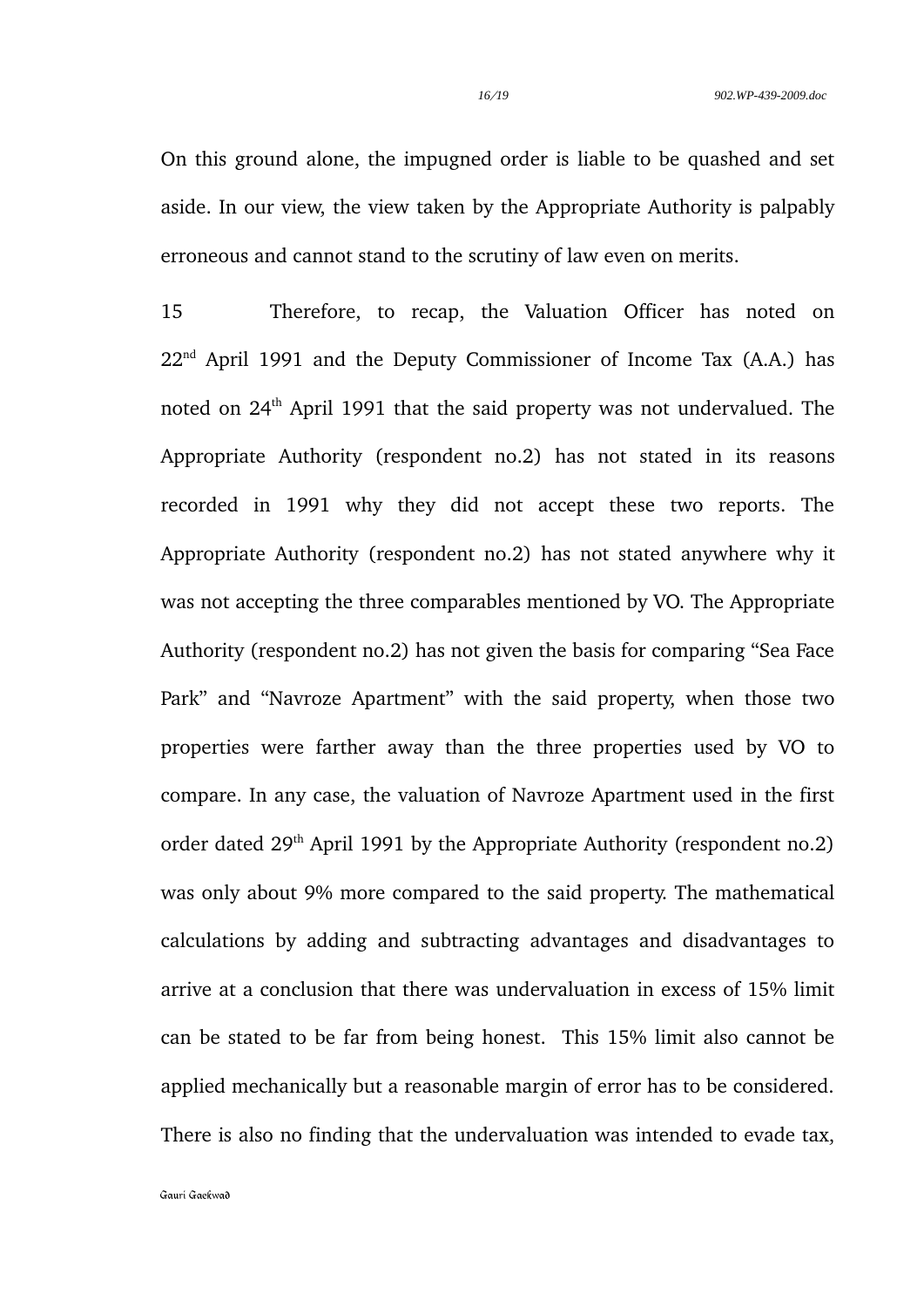which, as held in *Mrs. Amarjit Thapar* (Supra), was mandatory vitiating the stand of respondents. Even for a moment we assume there was a difference of 15%, the Appropriate Authority cannot assume jurisdiction under Section 269UD of the Act automatically. Various factors determine the price for a property like demand, supply, terms of payment, the urgency for the seller to sell or for the buyer to buy, relationship between parties, dominance of a party etc. None of these points are also considered by the Appropriate Authority while arriving at its conclusions in the impugned order. The impugned order, therefore, requires to be set aside. Respondent no. 2 could not have acquired the said property under Section 269UD.

16 Petition accordingly allowed in terms of prayer clauses – (a) and (b), which read as under :

> (a) This Hon'ble Court in its jurisdiction under Article 226 of the Constitution of India, be pleased to issue a Writ of Certiorari and/or any other writ in the nature of certiorari and/or order and/or direction, calling upon the respondent no.2 to produce petitioner's case papers and after perusing the same as to the legality and propriety of the order impugned to set aside and quash the order dated 9<sup>th</sup> January 2009 passed by respondent no.2;

> (b) This Hon'ble Court in its jurisdiction under Article 226 of the Constitution of India be pleased to issue a Writ of Mandamus and/or any other writ in the nature of mandamus and/or such other order and/or direction, calling upon respondent no.2 to handover the possession of the said property to the petitioner.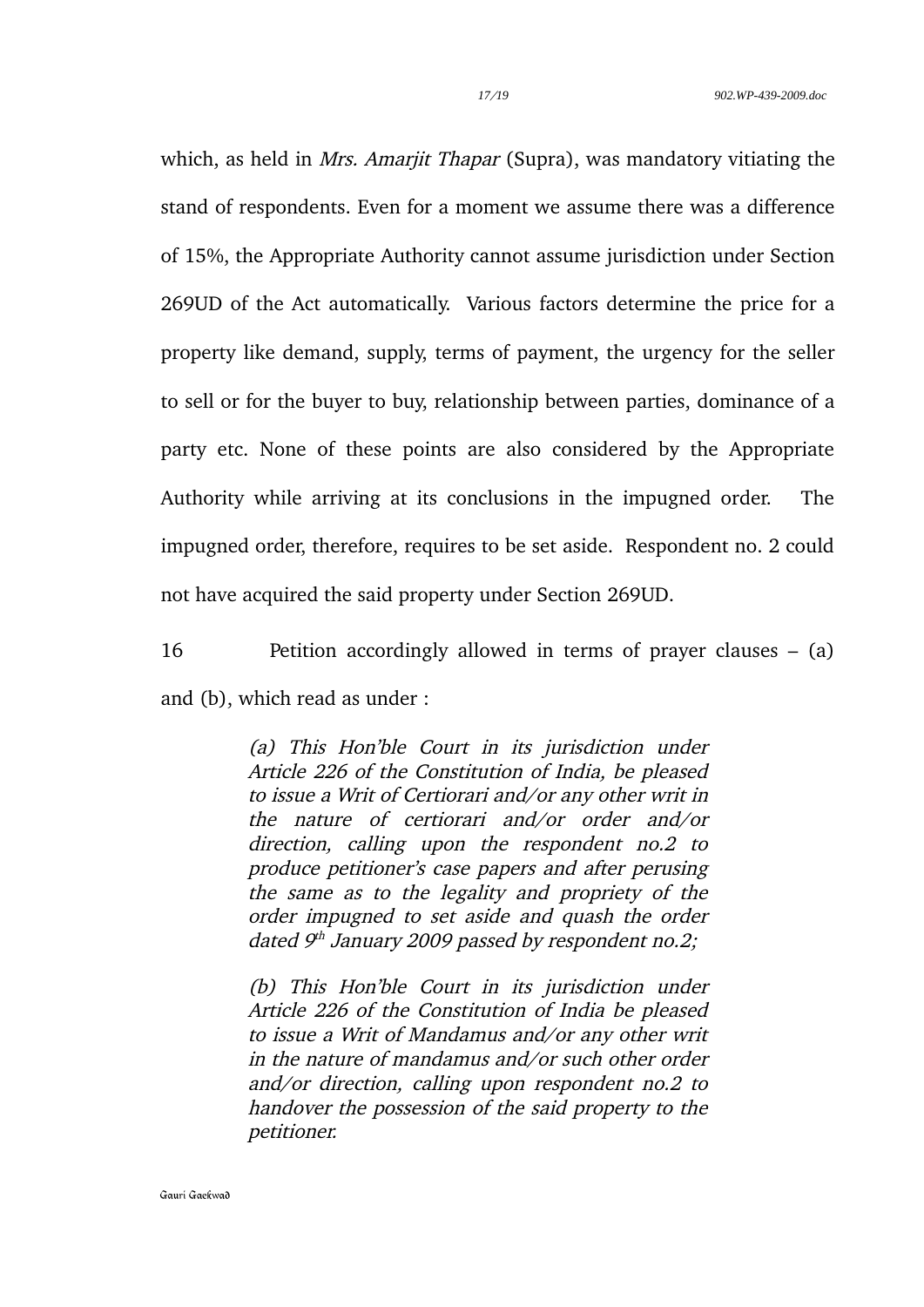17 We hold that petitioner shall be entitled to the said property alongwith the shares in the society upon payment to respondent nos.1 to 4 of consideration of Rs.61,77,411/-. If this amount is not paid within twelve weeks from today, interest thereon at 12% p.a. shall become payable until payment / realisation. Petitioner shall pay all society charges payable at the relevant time, i.e., 1991, together with interest, if any, for getting the shares transferred in its name.

18 The Prothonotary and Senior Master shall refund to respondent nos.1 to 4 the sum of Rs.1,75,500/- deposited during the second petition together with accumulated interest, if any. This amount shall be paid provided (a) respondent nos.1 to 4 file a declaration that they are not challenging this order or judgment or (b) the SLP or petition to be filed by respondent nos.1 to 4 is dismissed or rejected.

19 From the minutes of the order dated 13<sup>th</sup> September 1991 filed in the second petition, there is a sum of Rs.1,22,589/- that would become payable to respondent nos.5 to 7 in that petition together with interest thereon at 10% per annum from  $13<sup>th</sup>$  September 1991 until payment. Mr. Dada states that two out of the three respondents, i.e., respondent nos.5 to 7 are respondent nos.3 and 4 in this petition. They are not before us. Therefore, petitioner to deposit an amount of Rs.1,22,589/- together with interest thereon at  $10\%$  per annum from  $13<sup>th</sup>$  September 1991 until